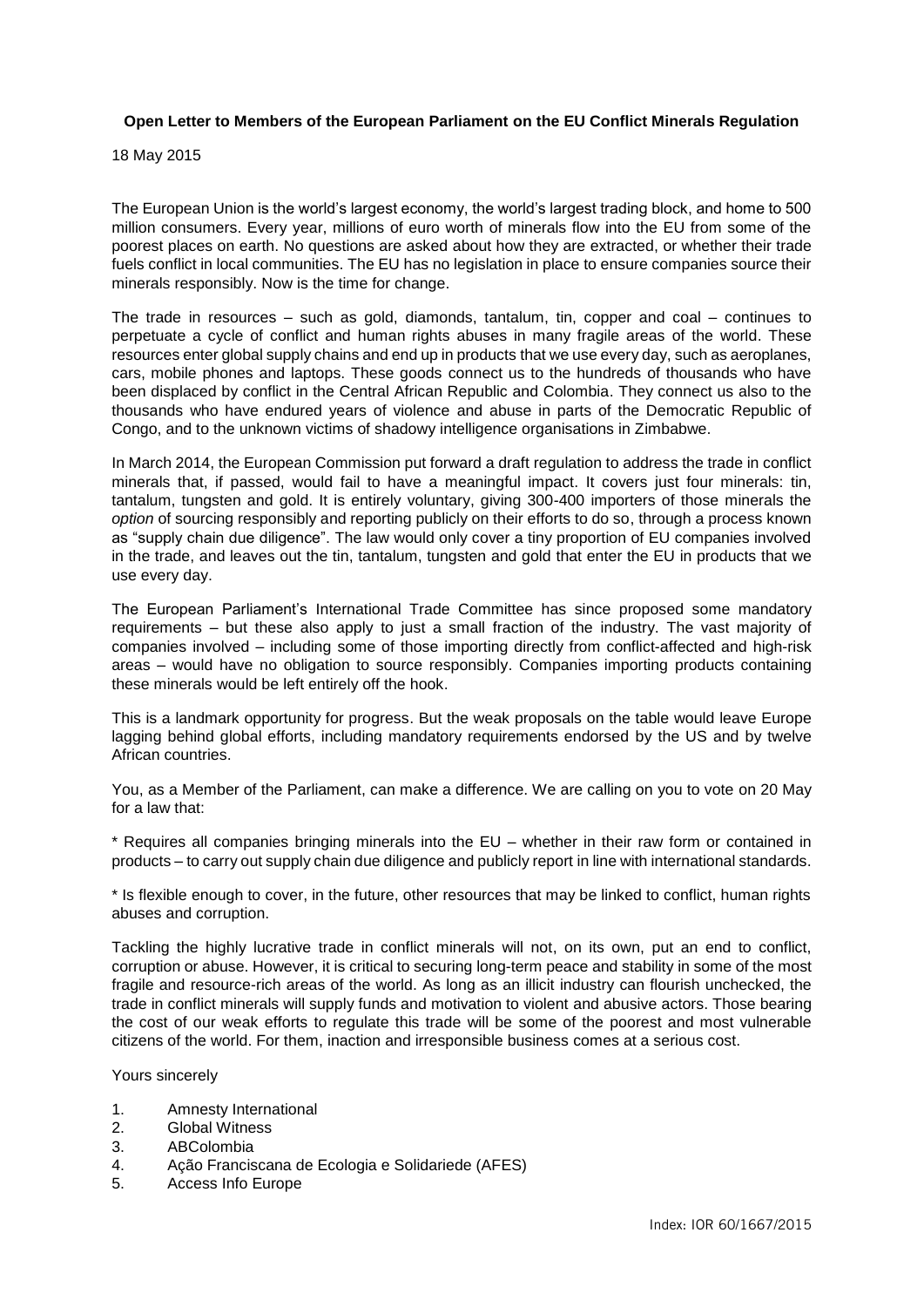- 6. ACIDH, Action Contre l'Impunité pour les Droits Humains (Action Against Impunity for Human Rights)
- 7. Acidi Congo
- 8. ActionAid
- 9. AEDH
- 10. AEFJN (Africa Europe Faith & Justice Network)
- 11. African Resources Watch (AFREWATCH)
- 12. AK Rohstoffe, Germany
- 13. ALBOAN Foundation
- 14. Alburnus Maior (The Save Rosia Montana Campaign)
- 15. Alternative Information and Development Centre (AIDC)
- 16. Asia Indigenous Peoples Pact (AIPP), Thailand
- 17. Asociación Puente de Paz
- 18. Associació Solidaritat Castelldefels Kasando
- 19. Atlantic Regional Solidarity Network
- 20. Ayar West Development Organization
- 21. Berne Declaration
- 22. BirdLife Europe
- 23. La Bretxa Àfrica
- 24. Broederlijk Delen
- 25. Business & Human Rights Resource Centre
- 26. CATAPA
- 27. CCFD-Terre Solidaire
- 28. CEDIB (Centro de Documentación e Información Bolivia)<br>29. Centre for Civil Society. Durban. South Africa
- Centre for Civil Society, Durban, South Africa
- 30. Centro de Investigación y Estudios sobre Comercio y Desarrollo (CIECODE)
- 31. Chiama l'Africa
- 32. Chin Green Network
- 33. Chinland Natural Resources Watch Group
- 34. Christian Aid
- 35. CIDSE
- 36. CIR (Christliche Initiative Romero)
- 37. CNCD-11.11.11 (Belgium)
- 38. Coalition of the Flemish North-South Movement 11.11.11
- 39. Comité des Observateurs des Droits de l'Homme (CODHO)
- 40. Commission Justice et Paix Belgique francophone
- 41. Community Management Education Center
- 42. Congo Calling
- 43. Cordaid
- 44. Cordillera Disaster Response and Development Services (CorDis RDS)
- 45. CORE
- 46. Diakonia
- 47. DKA Austria Hilfswerk der Katholischen Jungschar
- 48. Earthworks
- 49. Ecumenical Network Central Africa / Ökumenisches Netz Zentralafrika
- 50. Ecumenical Council for Corporate Responsibility (Rt Revd Michael Doe, Chair)
- 51. Enough Project
- 52. Environmental Justice Foundation (EJF)
- 53. Ethical Consumer Research Association
- 54. European Coalition for Corporate Justice (ECCJ)
- 55. European Network for Central Africa (EurAc)
- 56. FASTENOPFER/ Swiss Catholic Lenten Fund
- 57. FDCL (Center for Research and Documentation Chile-Latin America)
- 58. FIfF e.V.
- 59. FIDH
- 60. Focus on the Global South
- 61. FOCSIV (a federation of 70 Italian Catholic NGOs)
- 62. Forum Syd, Sweden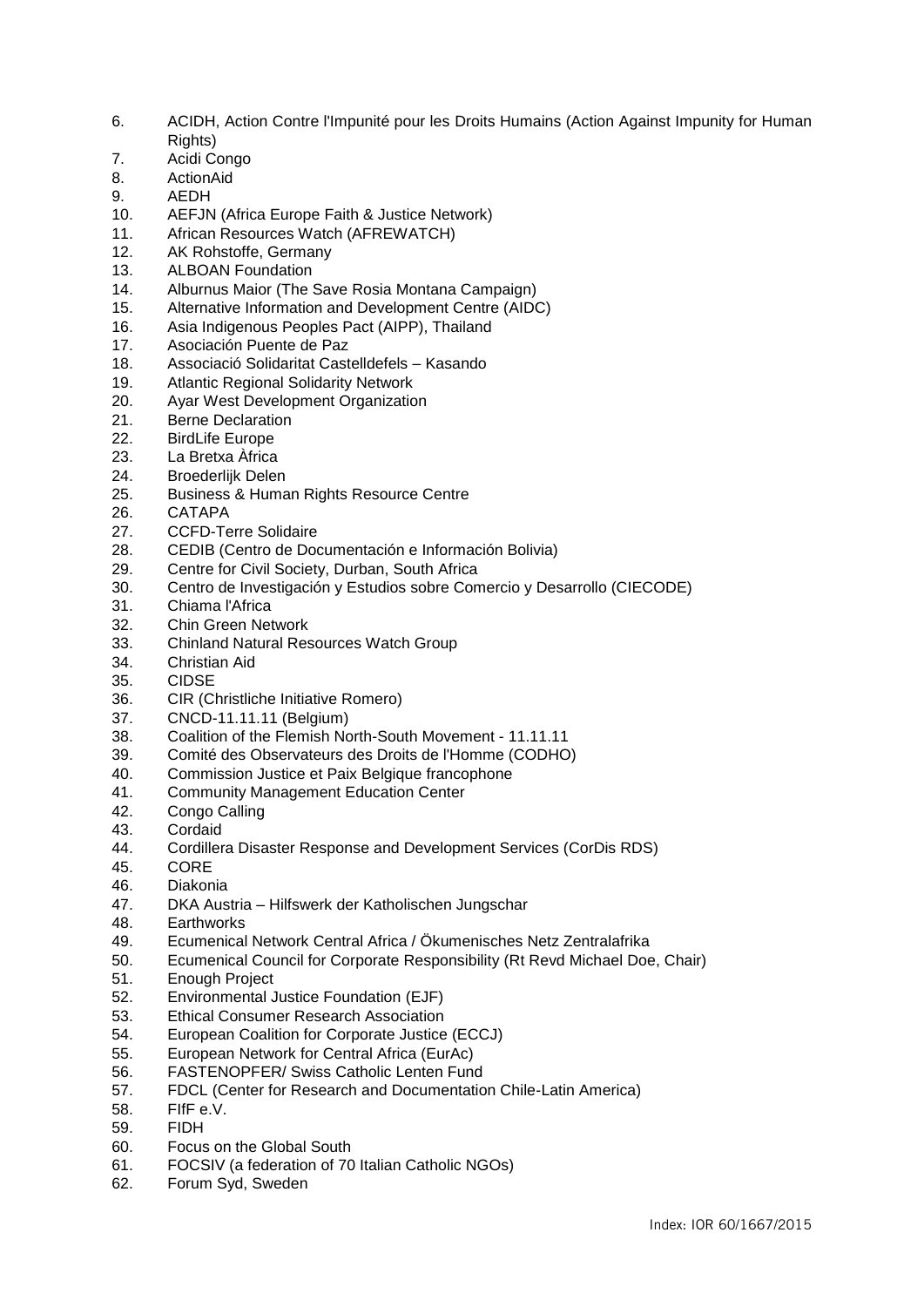- 63. Foundation Max van der Stoel
- 64. Franciscan's OFM JPIC Office, Rome
- 65. Friends of the Earth Europe
- 66. Friends of the Earth Spain
- 67. Fundación Jubileo Bolivia
- 68. The Gaia Foundation (UK)
- 69. GATT-RN
- 70. German NGO Forum on Environment and Development / Forum Umwelt und Entwicklung
- 71. Global Initiative for Economic, Social and Cultural Rights
- 72. Global Policy Forum
- 73. Green Network Sustainable Environment Group
- 74. "Grupo Pro Africa" Network
- 75. Habi Center for Environmental Rights, Cairo
- Hands of Unity Group
- 77. IBIS
- 78. Info Birmanie
- 79. Indigenous Peoples Link (PIPLinks)
- 80. Informationsstelle Peru (Germany)
- 81. INKOTA-netzwerk e.V.
- 82. Integrate: Business and Human Rights
- 83. International Indian Treaty Council
- 84. International-Lawyers.Org (INTLawyers)
- 85. Investors Against Genocide
- 86. Jamaa Resource Initiatives, Kenya<br>87. Jesuit European Social Centre (JE)
- Jesuit European Social Centre (JESC)
- 88. Jesuit Missions
- 89. Jesuitenmission Deutschland
- 90. Jubilee Australia
- 91. Just Minerals Campaign
- 92. Justícia i Pau
- 93. Khan Kaneej Aur ADHIKAR (Mines minerals & RIGHTS)
- 94. kolko Menschenrechte für Kolumbien e.V. (kolko human rights for Colombia)
- 95. Koordinierungsstelle der Österreichischen Bischofskonferenz für internationale Entwicklung und Mission (KOO)
- 96. London Mining Network
- 97. Magway EITI Watch Group
- 98. Magway Youth Forum
- 99. Marinduque Council for Environmental Concerns (MaCEC)
- 100. Medicus Mundi Alava
- 101. Milieudefensie / Friends of the Earth Netherlands
- 102. Mineral Policy Institute
- 103. mines, minerals & PEOPLE (MMP)
- 104. MiningWatch Canada
- 105. Mining Watch Romania Network
- 106. Misereor
- 107. Mundubat
- 108. Mwetaung Area Development Group
- 109. Myaing Youth Development Organization
- 110. The Natural Resource Women Platform
- 111. NITLAPAN-UCA, Nicaragua
- 112. Observatorio de Responsabilidad Social Corporativa
- 113. Oidhaco (a European network of 36 NGOs)
- 114. ONGAWA Ingeniería para el Desarrollo Humano
- 115. Organic Agro and Farmer Affair Development Group
- 116. Oxfam France
- 117. Partnership Africa Canada
- 118. PAX for Peace
- 119. Pax Christi, Deutsche Sektion